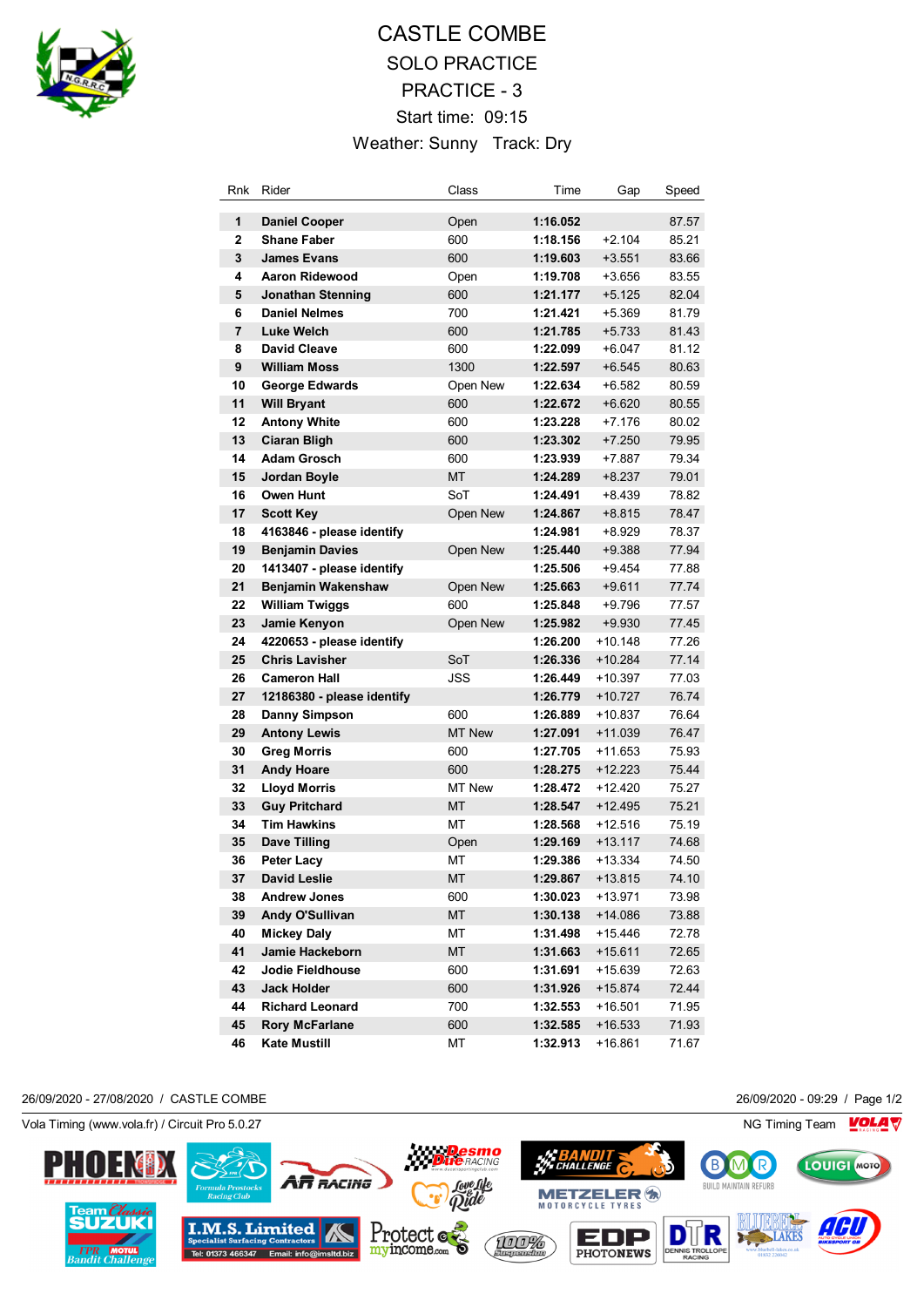| Rnk | Rider                    | Class     | Time     | Gap       | Speed |
|-----|--------------------------|-----------|----------|-----------|-------|
|     |                          |           |          |           |       |
| 47  | <b>Scott Larkin</b>      | MT        | 1:37.388 | $+21.336$ | 68.38 |
| 48  | Giovanni Beliossi        | 700       | 1:38.030 | $+21.978$ | 67.93 |
| 49  | <b>William Parry</b>     | <b>MT</b> | 1:39.649 | $+23.597$ | 66.83 |
| 50  | John Fisher              | MT New    | 1:41.866 | $+25814$  | 65.38 |
| 51  | <b>Jason Wyeth</b>       | 700       | 1:44.483 | $+28431$  | 63.74 |
| 52  | <b>Chris Hayes-Adams</b> | 700       | 1:49.200 | $+33.148$ | 60.98 |

**IF YOU ARE ONLY IDENTIFIED BY YOUR TRANSPONDER NUMBER - PLEASE INFORM DENISE** 

 $\frac{26}{09}{2020 - 09:29}$  / Page 2/2<br>NG Timing Team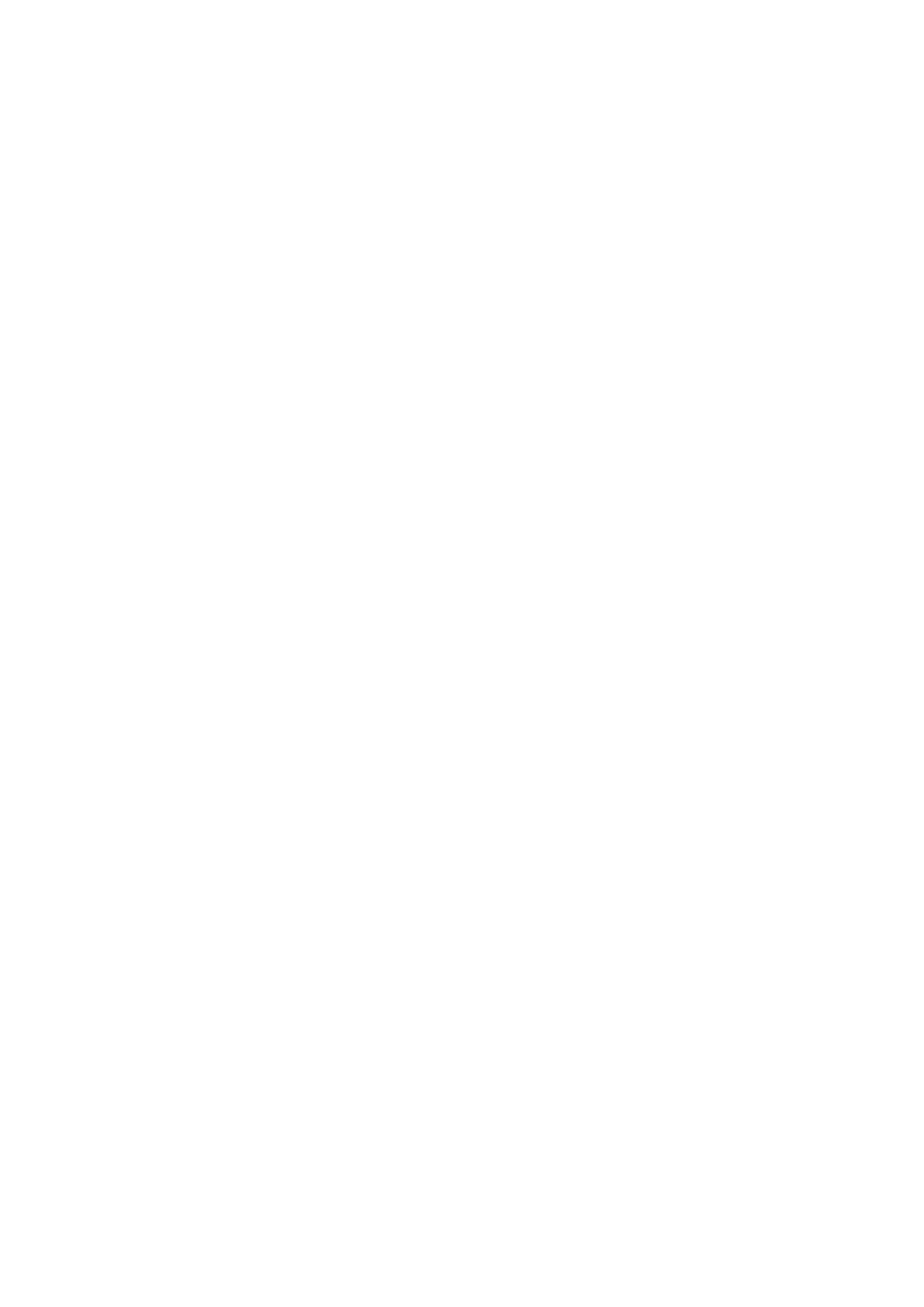## CASTLE COMBE SOLO PRACTICE PRACTICE - 3 LAP TIMES

| Lap | Time     |
|-----|----------|
|     |          |
| 4   | 1:30.546 |
| 5   | 1:28.835 |
| 6   | 1:25.663 |
|     |          |

| <b>Cameron Hall</b> |              |  |
|---------------------|--------------|--|
|                     | <b>START</b> |  |
| 1                   |              |  |
| $\mathcal{P}$       | 1:29.843     |  |
| 3                   | 1:27.481     |  |
| 4                   | 1:29.917     |  |
| 5                   | 1.29701      |  |
| 6                   | 1:27.233     |  |
| 7                   | 1:26.449     |  |

| Chris Hayes-Adams |              |  |
|-------------------|--------------|--|
|                   | <b>START</b> |  |
| 1                 |              |  |
| 2                 | 1:52.980     |  |
| 3                 | 1:50.968     |  |
|                   | 1:49.200     |  |

| <b>Chris Lavisher</b> |              |  |
|-----------------------|--------------|--|
|                       | <b>START</b> |  |
| 1                     |              |  |
| $\mathfrak{p}$        | 1:29.913     |  |
| 3                     | 1:28.775     |  |
| 4                     | 1:30.886     |  |
| 5                     | 1:30.050     |  |
| 6                     | 1:27.659     |  |
|                       | 1:26.336     |  |

| Ciaran Bligh |              |  |
|--------------|--------------|--|
|              | <b>START</b> |  |
| 1            |              |  |
| 2            | 1:24.551     |  |
| 3            | 1:23.738     |  |
| 4            | 1:24.639     |  |
| 5            | 1:24.278     |  |
| 6            | 1:23.302     |  |
|              | 1:25.307     |  |

| Daniel Cooper |              |  |
|---------------|--------------|--|
|               | <b>START</b> |  |
| 1             |              |  |
| 2             | 1:23.522     |  |
| 3             | 1:18.489     |  |
| 4             | $1.21$ 555   |  |
| 5             | 1:18.792     |  |
| 6             | 1:17.355     |  |

26/09/2020 - 27/08/2020 / CASTLE COMBE

| Lap | Time     |
|-----|----------|
|     |          |
|     | 1.18833  |
| 8   | 1:16.052 |

| <b>Daniel Nelmes</b> |              |  |
|----------------------|--------------|--|
|                      | <b>START</b> |  |
| 1                    |              |  |
| 2                    | 1:28.612     |  |
| 3                    | 1:24.533     |  |
| 4                    | 1:25.088     |  |
| 5                    | 1:24.386     |  |
| 6                    | 1:21.421     |  |
|                      | 1.23 693     |  |

| Danny Simpson |          |  |
|---------------|----------|--|
|               | START    |  |
| 1             |          |  |
| $\mathcal{P}$ | 1:36.984 |  |
| 3             | 1:35.094 |  |
| 4             | 1:31.952 |  |
| 5             | 1:26.889 |  |
| հ             | 1:32.540 |  |

| Dave Tilling |              |  |
|--------------|--------------|--|
|              | <b>START</b> |  |
| 1            |              |  |
| 2            | 1:34.071     |  |
| 3            | 1:33.165     |  |
| 4            | 1:31.136     |  |
| 5            | 1:29.169     |  |
| 6            | 1:32.067     |  |
|              | 1:30.321     |  |

| David Cleave |              |
|--------------|--------------|
|              | <b>START</b> |
| 1            |              |
| 2            | 1:27.307     |
| 3            | 1:24.145     |
| 4            | 1:25.045     |
| 5            | 1:26.819     |
| 6            | 1:23.183     |
| 7            | 1:22.099     |

| David Leslie |          |
|--------------|----------|
| <b>START</b> |          |
|              |          |
| 2            | 1:37.328 |
| 3            | 1:36.643 |
| 4            | 1:32.078 |
| 5            | 1:30.651 |

| Lap | Time     |
|-----|----------|
| 6   |          |
|     | 1:29.867 |

| George Edwards |              |  |
|----------------|--------------|--|
|                | <b>START</b> |  |
| 1              |              |  |
| 2              | 1:26.453     |  |
| 3              | 1:24.402     |  |
| 4              | 1:30.953     |  |
| 5              | 1.26.291     |  |
| 6              | 1:22.634     |  |
| 7              | 1.22802      |  |

|   | Giovanni Beliossi |  |
|---|-------------------|--|
|   | <b>START</b>      |  |
| 1 |                   |  |
| 2 | 1:39.546          |  |
| 3 | 1:38.410          |  |
| 4 | 1.40194           |  |
| 5 | 1:38.464          |  |
| 6 | 1:38.030          |  |
|   |                   |  |

| <b>Greg Morris</b> |              |
|--------------------|--------------|
|                    | <b>START</b> |
| 1                  |              |
| 2                  | 1:35.413     |
| 3                  | 1:33.097     |
| 4                  | 1:30.852     |
| 5                  | 1:30.872     |
| 6                  | 1:29.453     |
| 7                  | 1:27.705     |

| <b>Guy Pritchard</b> |              |
|----------------------|--------------|
|                      | <b>START</b> |
| 1                    |              |
| $\mathfrak{p}$       | 1:38.091     |
| 3                    | 1:32.190     |
| 4                    | 1:31.173     |
| 5                    | 1:32 013     |
| 6                    | 1:28.547     |
| 7                    | 1.28785      |

| Jack Holder |              |
|-------------|--------------|
|             | <b>START</b> |
|             |              |
| 2           | 1:31.926     |



 $\frac{26}{09}{2020 - 09:29}$  / Page 2/4<br>NG Timing Team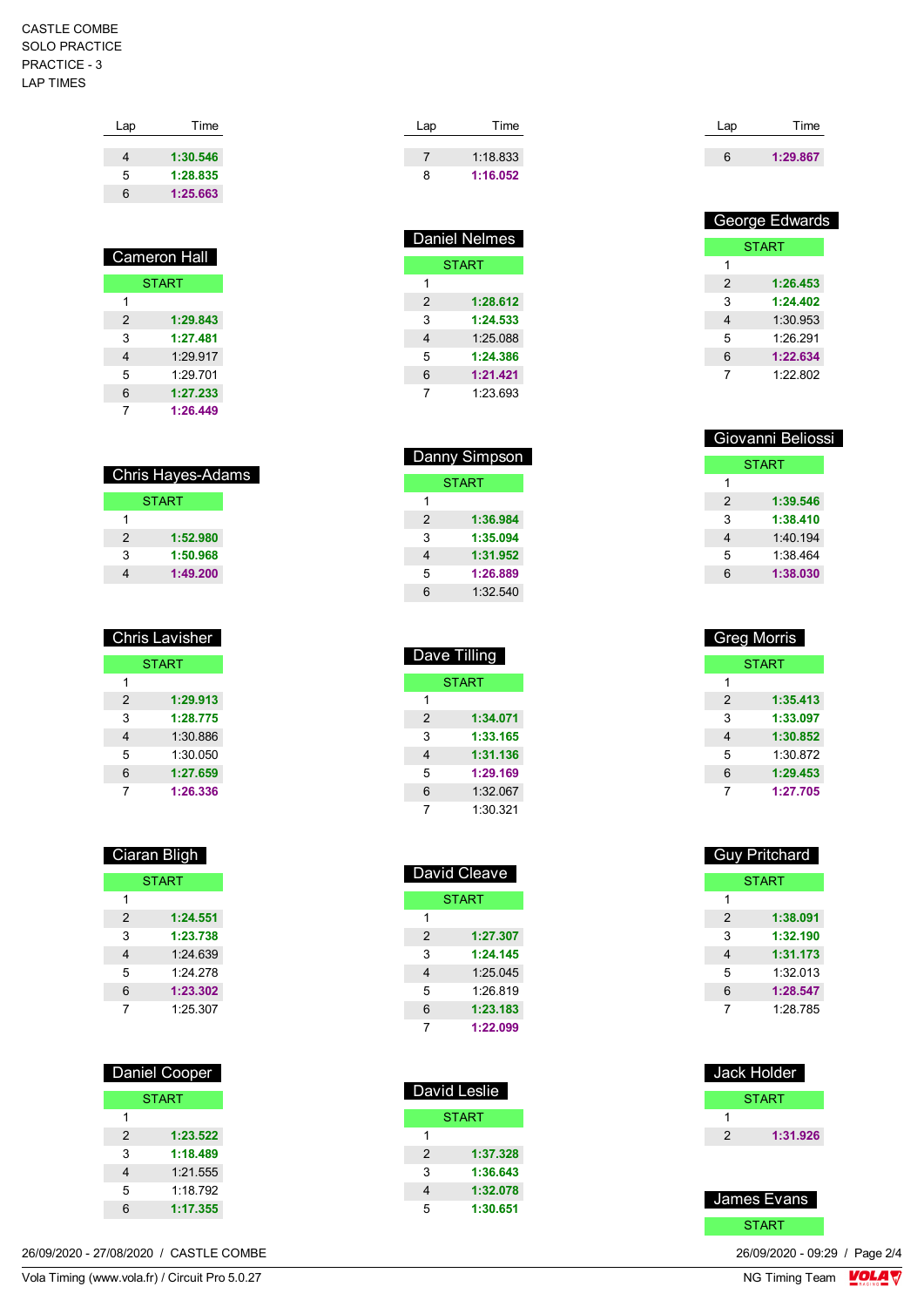## CASTLE COMBE SOLO PRACTICE PRACTICE - 3 LAP TIMES

| Lap | Time     |
|-----|----------|
|     |          |
| 1   |          |
| 2   | 1:28.438 |
| 3   | 1:23.225 |
| 4   | 1:22.831 |
| 5   | 1:22.044 |
| 6   | 1:19.603 |
| 7   | 1:20.361 |
|     |          |

| Jamie Hackeborn |              |
|-----------------|--------------|
|                 | <b>START</b> |
| 1               |              |
| $\mathcal{P}$   | 1:39.051     |
| 3               | 1:36.988     |
| 4               | 1:35.163     |
| 5               | 1:32.902     |
| ิค              | 1:31.663     |

| Jamie Kenyon |              |
|--------------|--------------|
|              | <b>START</b> |
| 1            |              |
| 2            | 1:27.945     |
| 3            | 1:26.428     |
| 4            | 1:30.611     |
| 5            | 1.27 592     |
| 6            | 1:25.982     |
| 7            | 1:26.985     |

| Jason Wyeth   |              |
|---------------|--------------|
|               | <b>START</b> |
| 1             |              |
| $\mathcal{P}$ | 1:45.802     |
| 3             | 1.49748      |
| 4             | 1.46.914     |
| 5             | 1:44.483     |
| հ             | 1:44 628     |

|   | Jodie Fieldhouse |  |
|---|------------------|--|
|   | <b>START</b>     |  |
| 1 |                  |  |
| 2 | 1:35.957         |  |
| 3 | 1:35.335         |  |
| 4 | 1:34.279         |  |
| 5 | 1:33.095         |  |
| 6 | 1:31.836         |  |
| 7 | 1:31.691         |  |
|   |                  |  |

| John Fisher  |  |
|--------------|--|
| <b>START</b> |  |
|              |  |

26/09/2020 - 27/08/2020 / CASTLE COMBE 26/09/2020 - 09:29 / Page 3/4

| Vola Timing (www.vola.fr) / Circuit Pro 5.0.27 | VG.<br>NG Timina Tr<br>Team<br>$ -$ |
|------------------------------------------------|-------------------------------------|
|------------------------------------------------|-------------------------------------|

| Time     |
|----------|
|          |
| 1:49.197 |
| 1:46.161 |
| 1:44.155 |
| 1:47 863 |
| 1:41.866 |
|          |

| Jonathan Stenning |              |
|-------------------|--------------|
|                   | <b>START</b> |
| 1                 |              |
| 2                 | 1:32.960     |
| 3                 | 1:28.759     |
| 4                 | 1:25.482     |
| 5                 | 1:24.761     |
| 6                 | 1:23,114     |
| 7                 | 1:21.177     |

| Jordan Boyle |          |
|--------------|----------|
| <b>START</b> |          |
| 1            |          |
| 2            | 1:25.540 |
| 3            | 1:26.342 |
| 4            | 1:27.072 |
| 5            | 1.25.542 |
| 6            | 1:24.289 |
| 7            | 1.25 767 |

| Kate Mustill  |              |
|---------------|--------------|
|               | <b>START</b> |
| 1             |              |
| $\mathcal{P}$ | 1:49.773     |
| 3             | 1:35.509     |
| 4             | 1:34.731     |
| 5             | 1:32.913     |
| 6             | 1:36.046     |
|               |              |

| <b>Lloyd Morris</b> |              |
|---------------------|--------------|
|                     | <b>START</b> |
| 1                   |              |
| 2                   | 1:37.467     |
| 3                   | 1:36.900     |
| 4                   | 1:34.677     |
| 5                   | 1:31.628     |
| 6                   | 1:28.472     |
|                     |              |

| Luke Welch    |          |
|---------------|----------|
|               | START    |
|               |          |
| $\mathcal{P}$ | 1:30.089 |
| 3             | 1:26.321 |

| Lap | Time     |
|-----|----------|
|     |          |
| 4   | 1:26.327 |
| 5   | 1:25.148 |
| 6   | 1:27.824 |
|     | 1:21.785 |

| Mickey Daly    |          |
|----------------|----------|
| <b>START</b>   |          |
| 1              |          |
| $\mathfrak{p}$ | 1:35.616 |
| 3              | 1:32.942 |
| 4              | 1:32.231 |
| 5              | 1:32 477 |
| 6              | 1:32.019 |
| 7              | 1:31.498 |

| Owen Hunt    |          |
|--------------|----------|
| <b>START</b> |          |
| 1            |          |
| 2            | 1:25.714 |
| 3            | 1:24.711 |
| 4            | 1:28.804 |
| 5            | 1.27 289 |
| 6            | 1:24.491 |
| 7            | 1.26 094 |

| Peter Lacy   |          |
|--------------|----------|
| <b>START</b> |          |
| 1            |          |
| 2            | 1:34.820 |
| 3            | 1:33.668 |
| 4            | 1:29.569 |
| 5            | 1:29.386 |
| 6            | 1:32424  |
|              |          |

| <b>Richard Leonard</b> |          |
|------------------------|----------|
| START                  |          |
| 1                      |          |
| 2                      | 1:43.756 |
| 3                      | 1:38.759 |
| 4                      | 1:38.083 |
| 5                      | 1:32.553 |
| 6                      | 1:33.715 |
|                        |          |

| <b>Rory McFarlane</b> |          |
|-----------------------|----------|
|                       | START    |
| 1                     |          |
| 2                     | 1:43.493 |
| 3                     | 1.45 392 |
|                       | 1:34.848 |

 $\frac{1}{\sqrt{2}}$